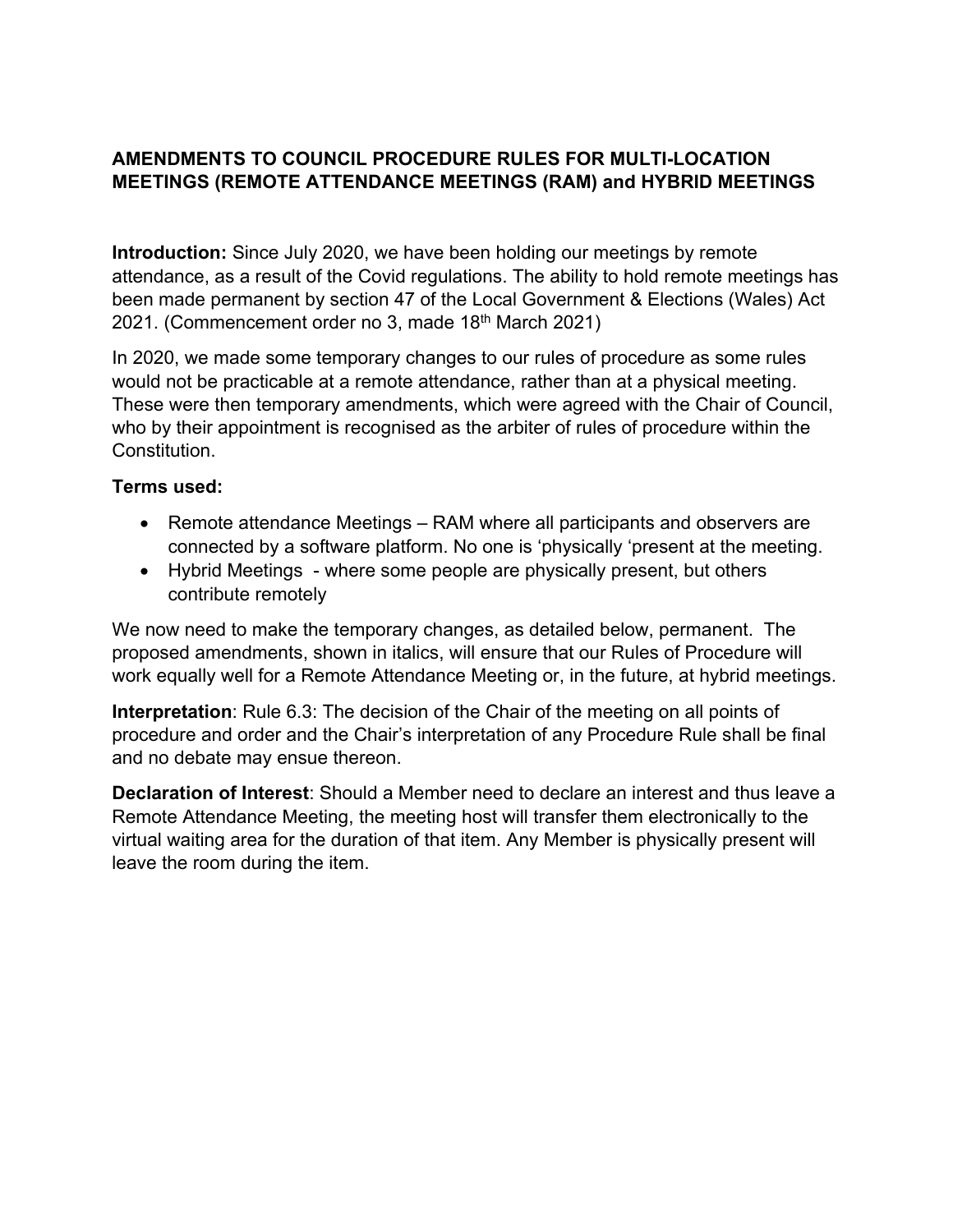| Rule of<br>procedure<br>number | Regarding                                   | Comments and proposed amendment for Remote Attendance<br><b>Meetings</b>                                                                                                                                                                                                                                                                                                                                                              |
|--------------------------------|---------------------------------------------|---------------------------------------------------------------------------------------------------------------------------------------------------------------------------------------------------------------------------------------------------------------------------------------------------------------------------------------------------------------------------------------------------------------------------------------|
| $\overline{7}$                 | Quorum                                      | Whilst the number for a quorum remains the same at 18, this will<br>be counted from amongst those physically present and/or<br>attending remotely. For a Remote Attendance Meeting of<br>Council, this would be 18 M embers shown on the system as<br>participating For other meeting, the requirement will be a<br>quarter of the membership, rounded up where necessary. (Thus<br>for a 13 member committee, the quorum would four) |
| 8                              | Duration of<br>Meeting                      | Council meetings starting at 2pm must ordinarily conclude by<br>5pm. Our guidance for Remote Attendance Meetings, whilst not<br>absolutely binding, for a break after two hours, should be<br>observed. Our agendas now show the need for a break after a<br>meeting has lasted for two hours.                                                                                                                                        |
| 14                             | Previous<br><b>Decisions</b><br>and Motions | Normally 10 signatures are required. For all meetings this must<br>now be 10 emails sent to the Head of Democratic Services.                                                                                                                                                                                                                                                                                                          |
| 15.0                           | Voting                                      | We anticipate that for non-contentious issues, unless Members<br>indicate their opposition or abstention on a vote, this can be<br>conducted on a consensus basis, by 'silent assent', where only<br>those wishing to oppose or abstain are required to indicate.<br>Should a formal vote be required, this would have to be done<br>following the usual Recorded Votes process.                                                      |
| 15.1                           | Majority                                    | The reference to 'members voting and present in the room at the<br>time the question was put is not applicable for RAM or hybrid<br>meetings. Members voting must be visible to colleagues and<br>observers/viewers (camera switched on, unless they have<br>previously indicated technical problems or are dialing in) during<br>that part of the meeting to be eligible to vote.                                                    |
| 15.3                           | Show of<br>Hands                            | At a Remote Attendance Meetings and hybrid meetings, voting<br>by show of hands is not practicable: for instance, the position of<br>the camera on I pads means hands may not always be visible to<br>the officer conducting the count or to fellow Members.                                                                                                                                                                          |
|                                |                                             | Voting at a Remote Attendance Meeting or hybrid meeting<br>should either be by 'silent assent' or roll call.                                                                                                                                                                                                                                                                                                                          |